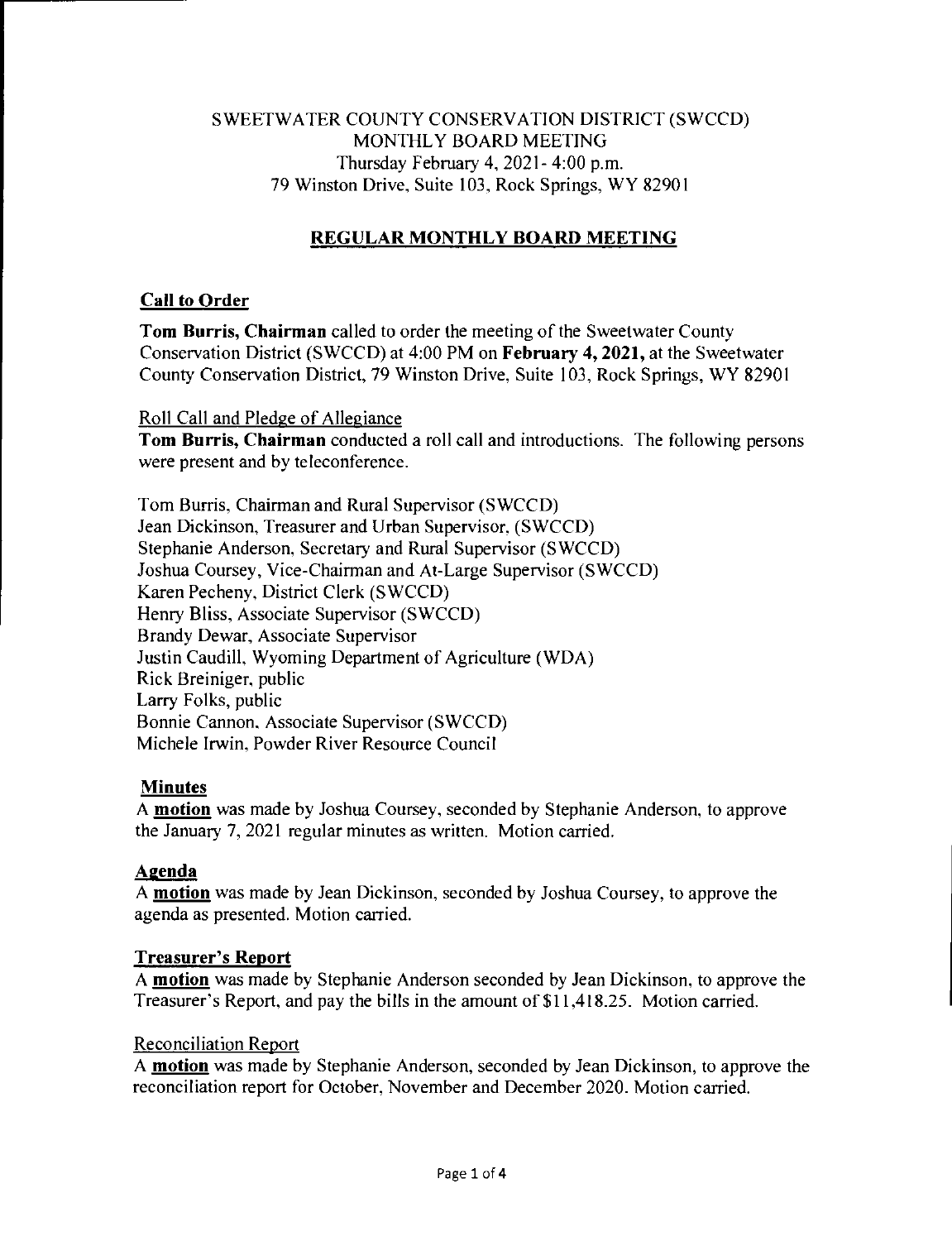Sign First Bank and RSNB signature cards — RSNB Control Person The Board signed the new signature cards from First Bank, RSNB Bank and designation of Control Person for RSNB.

A **motion** was made by Jean Dickinson, seconded by Tom Burris, to designate Karen Pecheny, District Clerk, as the control person for RSNB. Motion carried.

#### Associate Supervisors

The Board will write a letter of support for Brandy Dewar, Associate Supervisor, for attending Casper College. Staff will put the letter on Conservation District letterhead and send.

# **Special Reports**

Justin Caudill

- Reported on the Conservation District rural supervisor vacancy position. The Board of Agriculture (BOA) needs a letter of resignation from a Board member that is stepping down and a letter of recommendation/form from the Conservation District for a new member for the BOA consideration and action. Caudill said the rural position must be their rural residence.
- Reported on the SWCCD water quality grant for 20k that was recently approved from the Wyoming Department of Agriculture on the Bitter Creek Watershed.

Burris reported that the Board has received several applications and interest for the rural supervisor vacancy position. Staff will add supervisor discussion to the March agenda.

# **Unfinished Business**

# Bitter-Killpecker Creek Update and Actions

Intent to use lab funds from the Wyoming Department of Agriculture (WDA) discussion. Board Chairman Burris signed the intent letter and staff will send to WDA. The lab fund allocation is \$3,882. for the 2021-22 Biennium and helps support water quality monitoring on the Lil Sandy through the Sublette County Conservation District.

Contractor Coordination Letter — Pacific & Atlantic Soda Project

A letter was prepared by legal and sent to Kelly Lamborn, Project Coordinator, Kemmerer Field Office on Conservation District letterhead.

Cody Doig, Sweetwater County Conservation District representative, has been identified as the backup representative in the preparation of the EIS for the Pacific and Atlantic Soda Project.

# NRCS Memorandum of Understanding (MOU)

The NRCS office received the District comments and are working through them with their grants and agreement division.

#### Roads Database Files

The roads database files were transferred to the SWCCD server and the original file is in the fire-proof cabinet.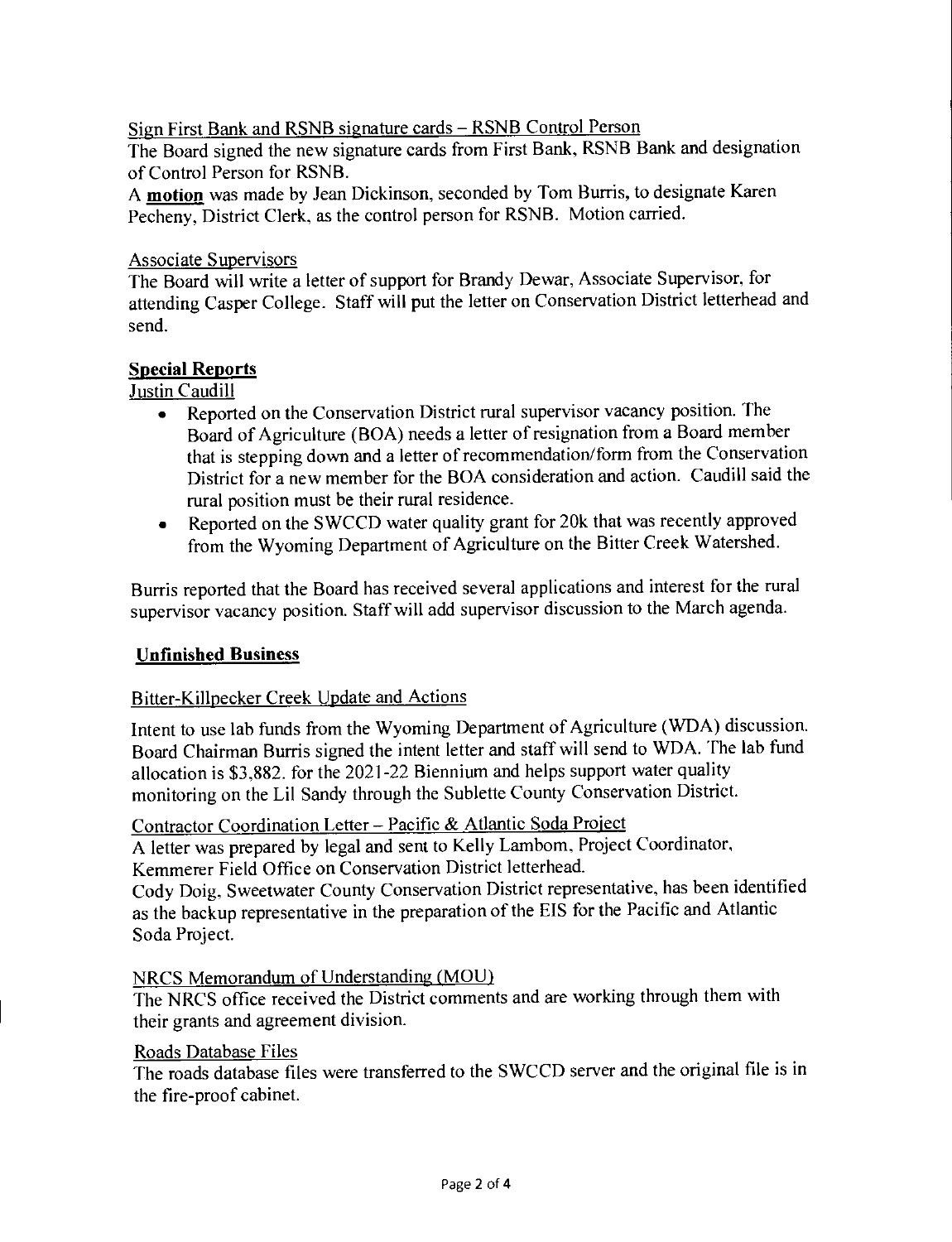# **New Business**

Pre-Decisional — Coalition of Local Governments (CLG) comments Prospects for improvement on the Integrated Resource Plan Process through rulemaking. 1-22-2021

A **motion** was made by Jean Dickinson, seconded by Stephanie Anderson, to ratify the comments that were submitted. Motion carried.

#### WACD Legislative Update  $#1, #2, #3$

Information was included in supervisor's packets.

#### Community Enhancement Grant — Discuss and Advertise

The Board discussed the Community Enhancement Grant. Staff will advertise the grant on various media outlets. The date for applications is due on April I, 2021.

#### Salmon Run Subdivision — soils information

Associate Supervisor Bliss gave an update on the soil information request that was received from Uinta Engineering and Surveying, Inc. The soil information was located on the WebSoilSurvey and was submitted to the surveying company. The subdivision is located in Sweetwater County by Washam, WY.

#### Open Records Request / Wyoming Open the Books

Received request on (1-27-21) and responded to their records request. Staff will work on getting the information out to American transparency. *"Pursuant to the Open Records Act, this is a request for a copy of the following records: An electronic copy of 'any' and 'all' vendor (transfer of property or services) payee payments for the year 2020."* 

# **Supervisors Reports**

# Tom Burris

- Reported on an outreach program to potential stakeholders from the Sweetwater County Outdoor Recreation Collaborative, which is convened through Wyoming State Parks. Sweetwater County would like the District to be involved with this project and the next meeting will be on February 24 at 6:00 p.m. Burris will attend on behalf of the District. The goal of the collaborative is to use outdoor recreation as a means to grow and diversify Wyoming's economy.
- Roy Lloyd, SWC Commissioner, will be the District's new liaison and Mary Thoman, SWC Commissioner, will be the budget representative for the District.
- Reported on the Farson lateral 3 canal. The contract to change the elevation of the dam begins in March and construction should start sometime in August.
- Attended a meeting in Farson with the Vocational Agriculture students, principal and teacher regarding planting trees in Farson.

#### Jean Dickinson

• Attended the CLG meeting in Kemmerer, worked on cooperator agency status updates from legal and worked with staff on District Treasurer duties.